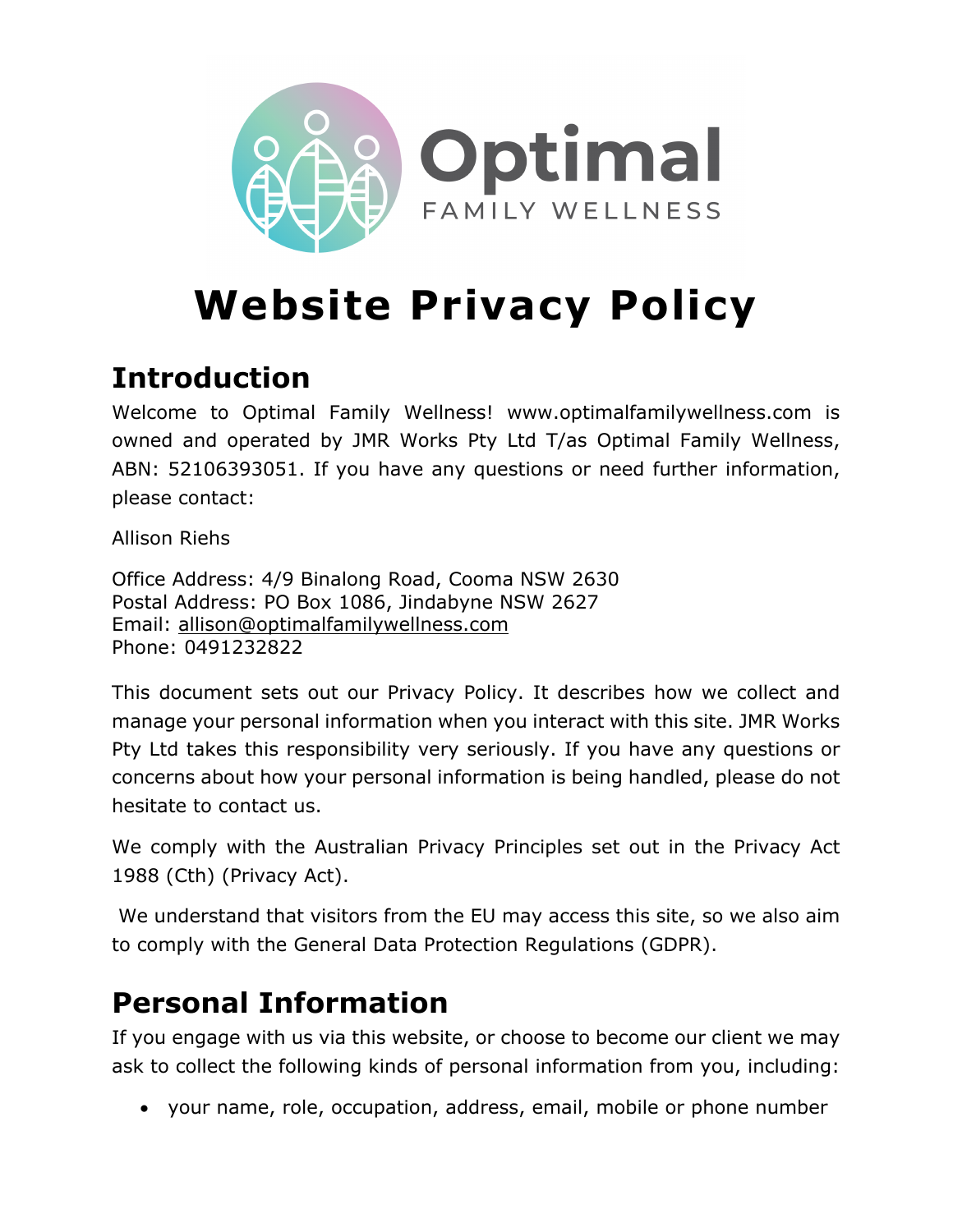Website Privacy Policy

- Information about your interests, requirements and products or services you may be interested in
- your opinion about future topics, products or services that may interest you
- information about you collected at workshops, during consultations and at promotional events
- information that allows me to tailor my content to your needs when you sign up for one of my webinars or promotional events

# **Collection and Use**

We may collect your personal information by various means including:

- an opt-in form for our mailing list
- question/inquiry/contact form
- when you email us
- newsletter subscription
- sign up for seminar / webinar / events
- in person at seminar / webinar / events
- requests for testimonials
- client engagement (when you purchase from us or become our client
- cookies
- From a third party if you have been referred to us or entry into a competition run by others where we supply a prize.

We use this information to:

- provide you with relevant news and updates about my / our services
- to respond to your enquiries
- to provide specific services to you at your request
- to monitor visitor and client satisfaction
- to help other people understand our services better
- to provide more relevant information
- improve this website and the services and products we provide
- to provide news about our product and services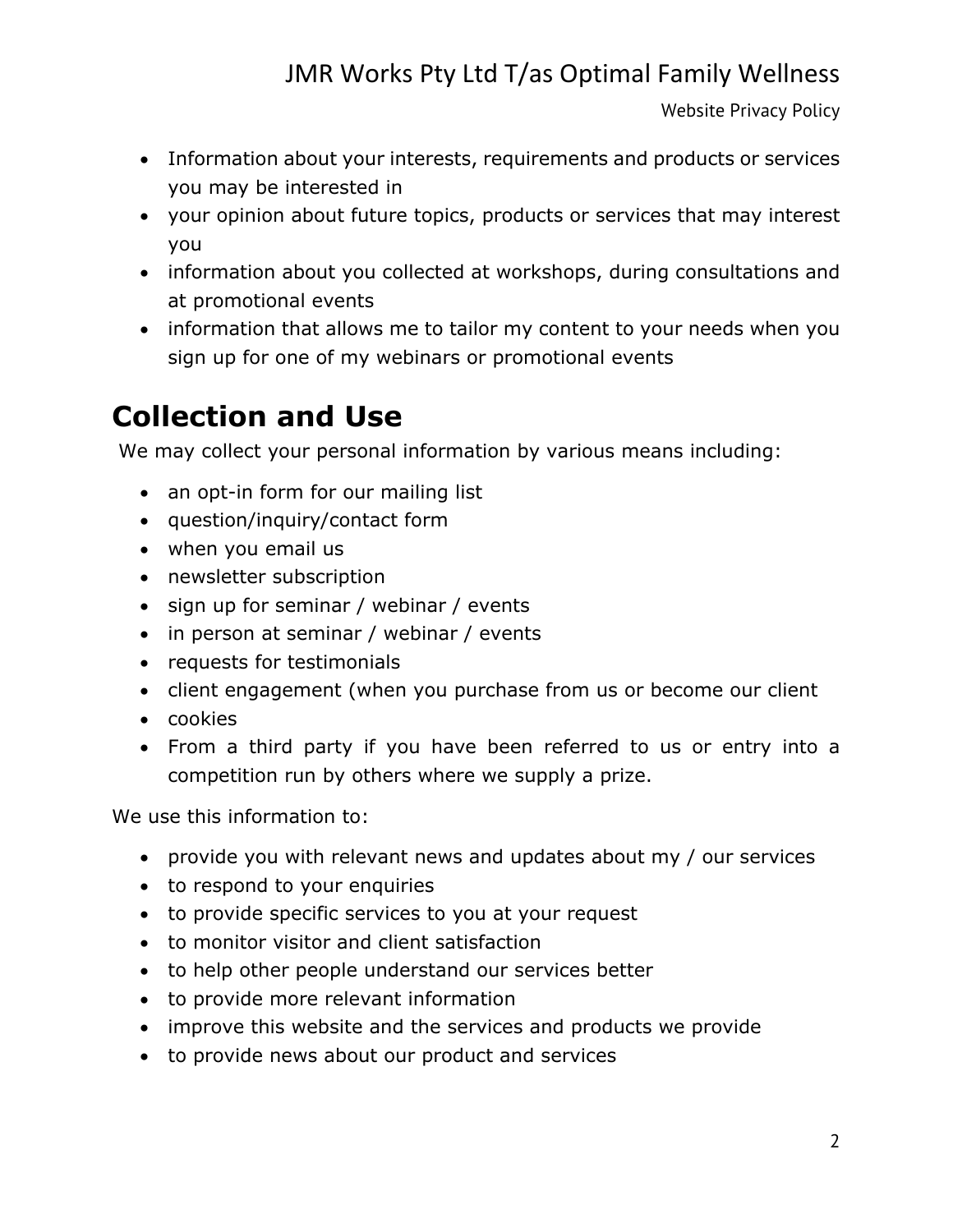Website Privacy Policy

Please be assured that we treat your personal information seriously and will only use it with your full awareness and consent, such as when you email me, tick a checkbox or fill in a form to provide me with information. You will always have the option to opt out of any email or marketing material.

## **Sensitive Information**

We understand that some personal information is particularly sensitive.

We will only collect sensitive information by methods that are reasonably secure, such as:

- through our intake form in Simple Clinic when you book an appointment]
- in a zoom or skype consultation
- when you send me information in an email
- by telephone or a face to face consultation

The reason we collect this information is to provide you with services you request such as Naturopathic consultations and treatment plans. In order to provide you with the most appropriate treatment that is both safe and effective require a comprehensive understanding of your health history, past & present medications, symptoms and family health history.

We are committed to securely storing and handling your sensitive information.

- Sensitive information is stored in a locked filing cabinet and on a password protected computer.
- Some of your personal and sensitive information may be stored with SimpleClinic Online. This information may include your personal details, health history, consultation notes, test results, prescriptions and treatment plans. SimpleClinic is an Australian owned practice management system for Naturopathic Practitioners and Complementary Health Care Providers. They comply with the Australian Privacy Act and take the protection of your information very seriously. They have a stringent security system, including password protected access to their platform restricted to registered subscribers, AES-246 or 256 bit SSL encryption of all sensitive information, access logging, and firewall and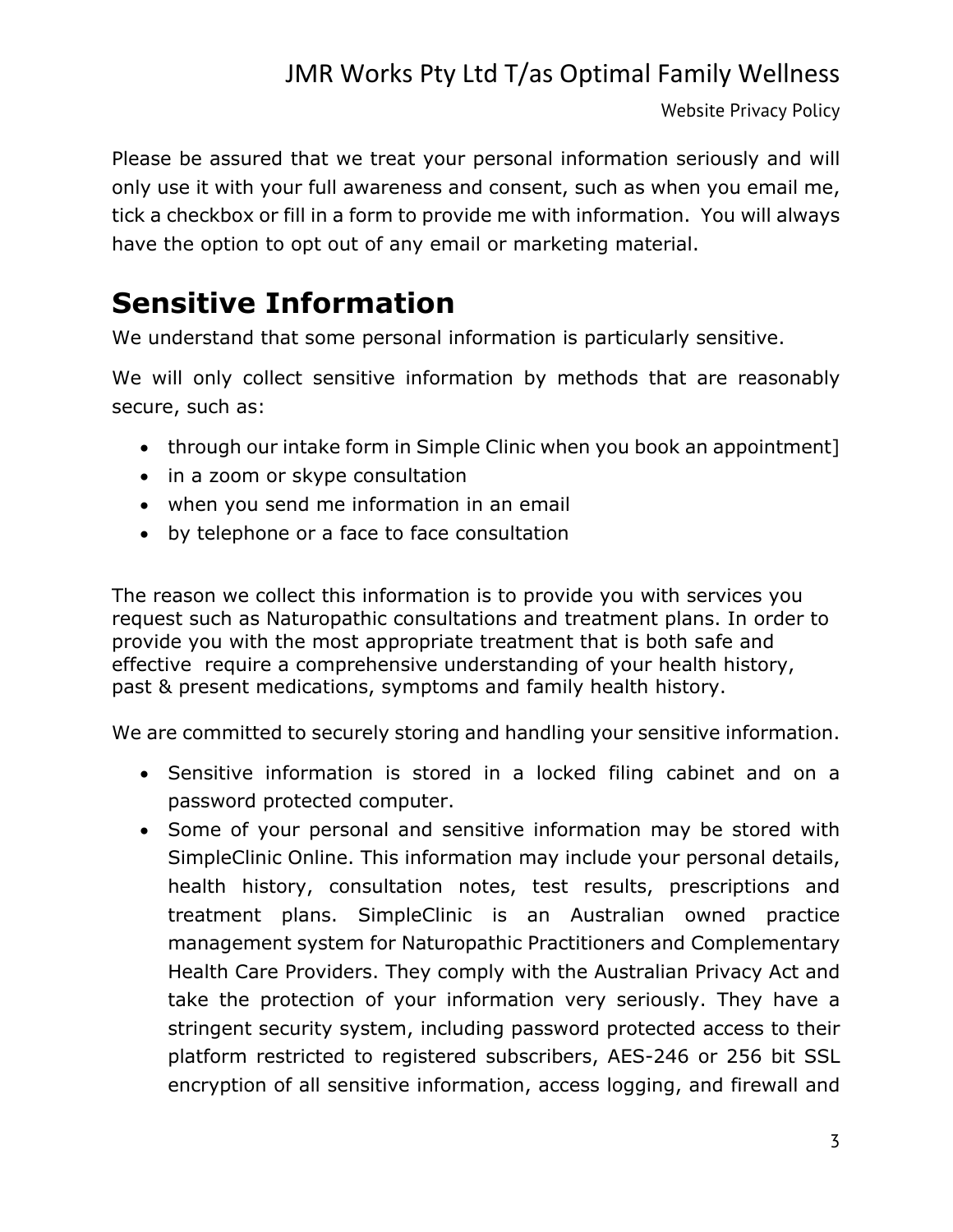Website Privacy Policy

IP traffic monitoring for suspicious or malicious traffic. If you would like to know more, please contact us at allison@optimalfamilywellness.com for a copy of SimpleClinic's Privacy Policy.

- Only the therapist responsible for your treatment and authorised team members may access sensitive material.
- Some sensitive information may be stored securely online, or in the cloud through Google Drive. You can find out more about their security provisions here: https://policies.google.com/privacy.

Sensitive information may be collected from children under the age of 18 under the following circumstances:

- in the presence of their parents
- with their parent or guardian's full consent

All information collected from minors is securely stored in accordance with this privacy policy.

All archived sensitive information is securely destroyed/deleted after 7 years.

## **Professional Considerations**

We are subject to the following regulations regarding the collection of personal information:

• As a naturopath, I have professional regulations that require us to practice strict client confidentiality. I take this responsibility very seriously and will always strive to promote your best interests.

You may choose not to provide us with your personal information. However,

- if you choose not to be completely honest with us, I may not be able to provide you with the services that you request.
- I am legally required to identify my clients by collecting their name and address, and failure to provide this information means I cannot offer my services to you.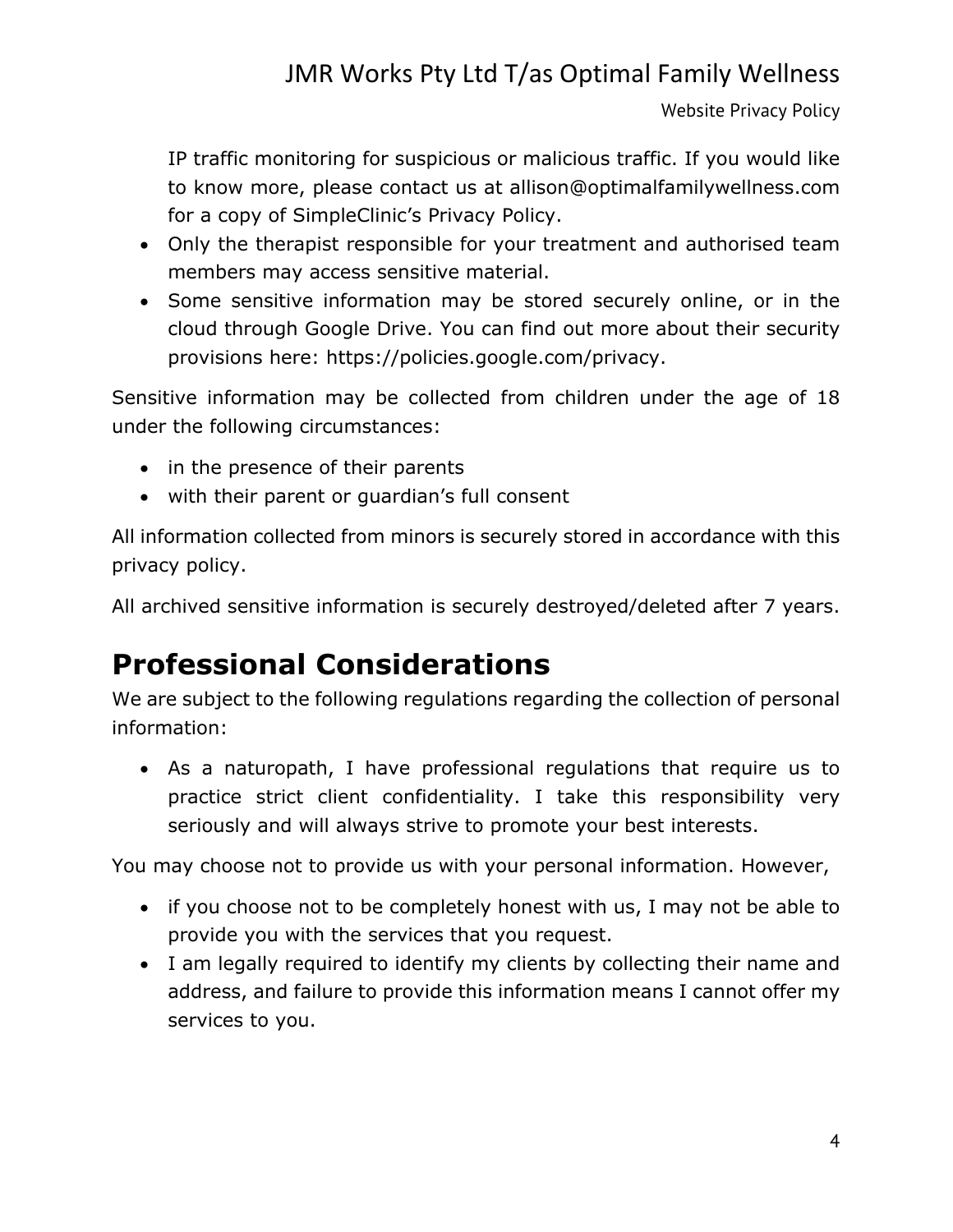Website Privacy Policy

### **Use of Personal Information**

Reasons why we may disclose your personal information include:

- to provide you with the services you have requested
- to send you products that you have purchased
- when using support services like a virtual assistant
- to other health professionals that are involved in your care.

In order to do this, we may share some relevant personal information - on a strictly need to know basis - with:

- our virtual assistant (VA)
- employee
- Australia Post or courier companies
- Other health professionals that you have told us are involved in your care
- Third party providers who assist with: business consultant or coach, our email marketing provider, auditing, accountant, legal, website, technology services, CRM (customer relations management)

We will also disclose your information if required by law to do so or in circumstances permitted by the *Privacy Act* – for example, where we have reasonable grounds to suspect that unlawful activity, or misconduct of a serious nature, that relates to our functions or activities has been, is being or may be engaged in, and in response to a subpoena, discovery request or a court order.

If you have any concerns regarding the disclosure of your personal information, please do not hesitate to get in touch with us to discuss this personally.

We will use all reasonable means to protect the confidentiality of your personal information while in our possession or control. We will not knowingly share any of your personal information with any third party other than the service providers who assist us in providing the information and/or services we are providing to you. To the extent that we do share your personal information with a service provider, we would only do so if that party has agreed to comply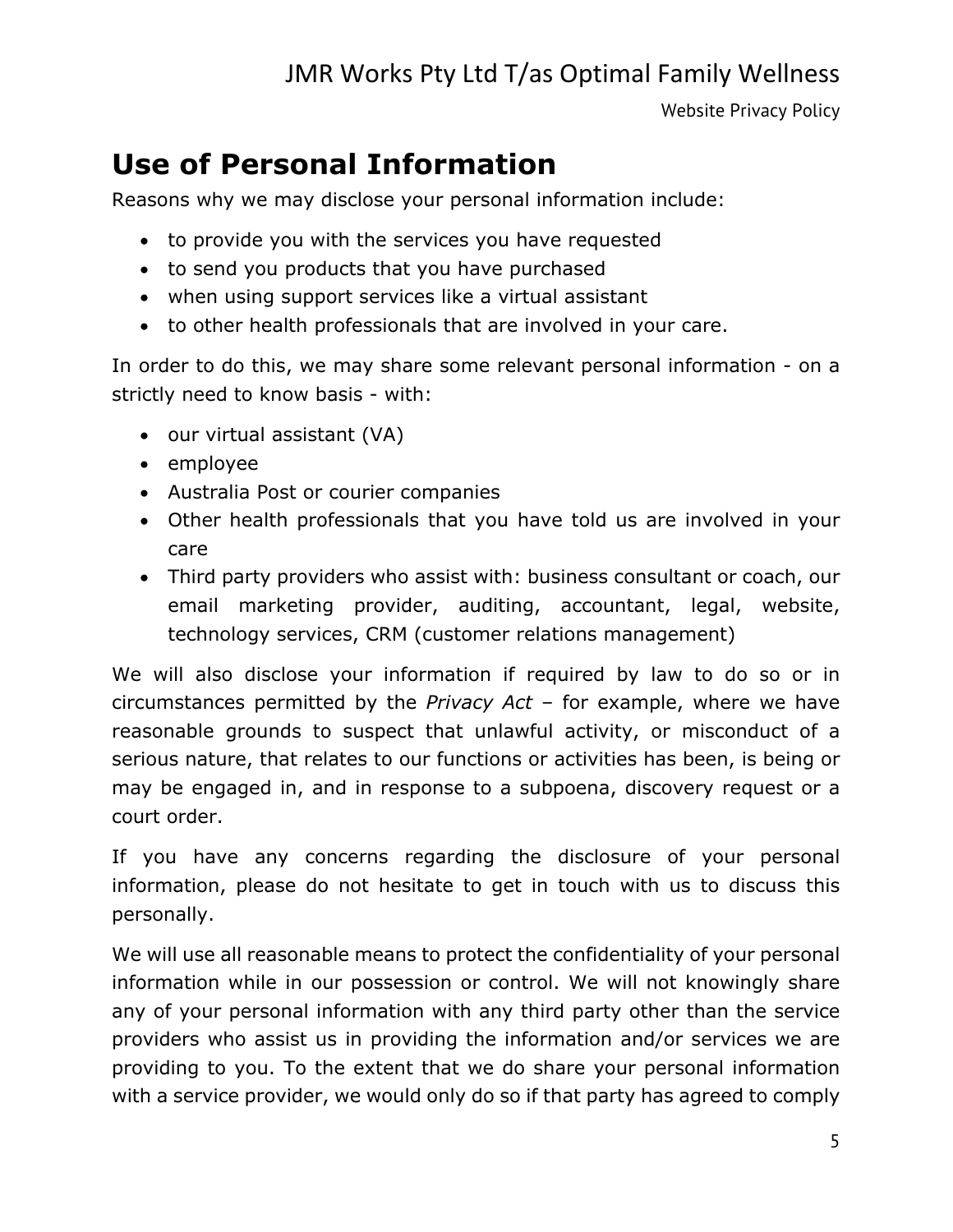Website Privacy Policy

with our privacy standards as described in this privacy policy. However, some of our service providers may be overseas and may not be subject to Australian Privacy Laws or compliant with GDPR. Please contact us if you have any concerns about the potential disclosure of your information.

# **Security**

We take reasonable physical, technical and administrative safeguards to protect your personal information from misuse, interference, loss, and unauthorised access, modification and disclosure.

We manage risks to your personal information by:

- storing files securely
- ensuring that only key personnel have access to sensitive information
- releasing information to service providers on a strictly need-to-know basis, and
- conducting regular audits of my/our security systems

As mentioned above, your personal information may also be stored with a third-party provider, where it will be managed under their security policy:

- Mailchimp https://mailchimp.com/about/security/
- Google Drive https://www.google.com/drive/terms-of-service/
- Dropbox https://www.dropbox.com/security

From time to time I may combine information provided by you with information gathered from:

- Facebook and other social media forms
- Google Analytics
- personal contact

If you do not wish this to occur, please contact me.

## **Access to Information**

You can contact us to access, correct or update your personal information at any time. Unless we are subject to a confidentiality obligation or some other